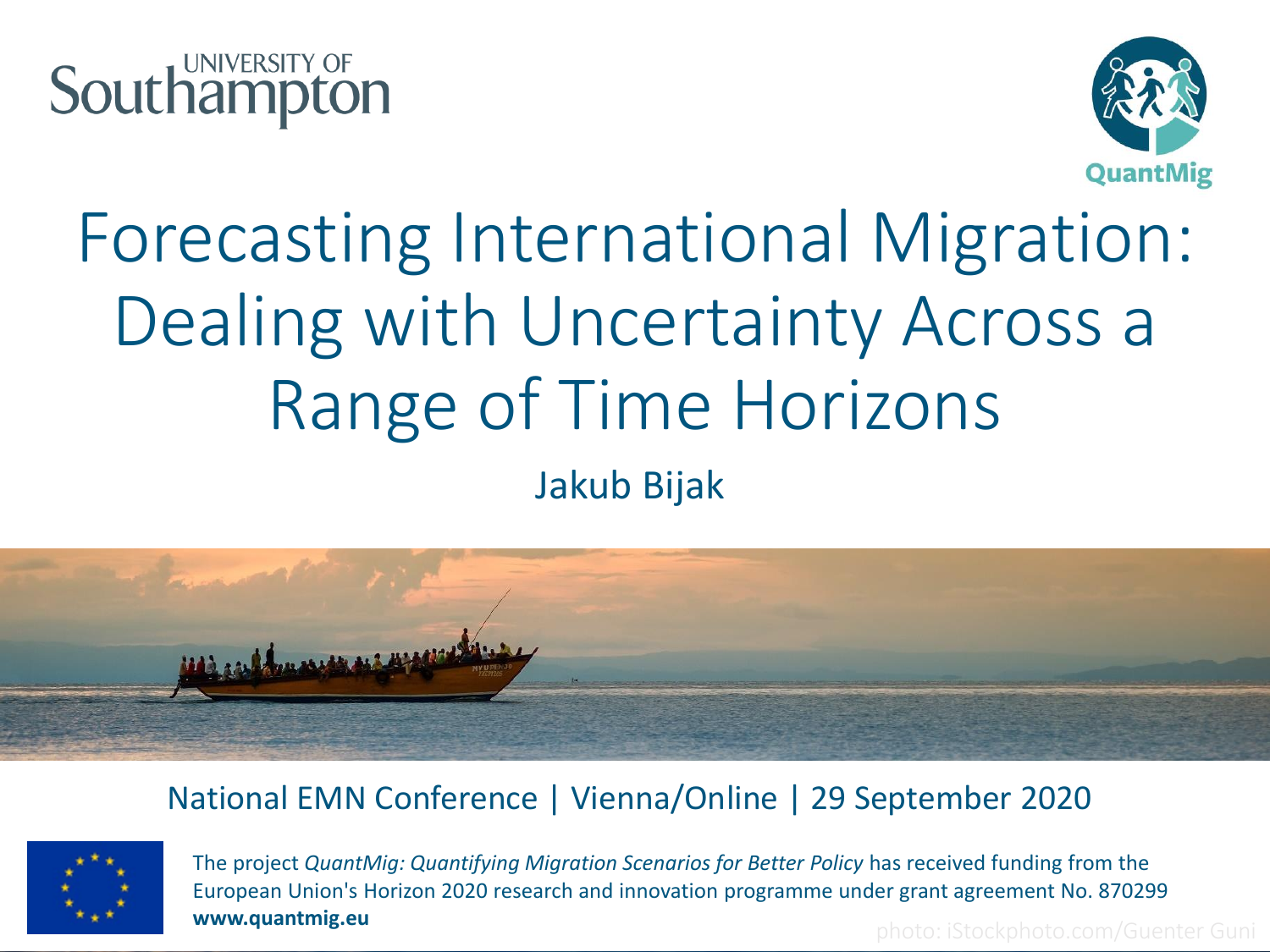## Migration uncertainty



Types of uncertainty in migration forecasting

- *Epistemic*: related to our limited knowledge of the processes; potentially reducible (*knowable unknowns*)
- *Aleatory*: intrinsic uncertainty about the processes and the future; irreducible (*unknowable unknowns*)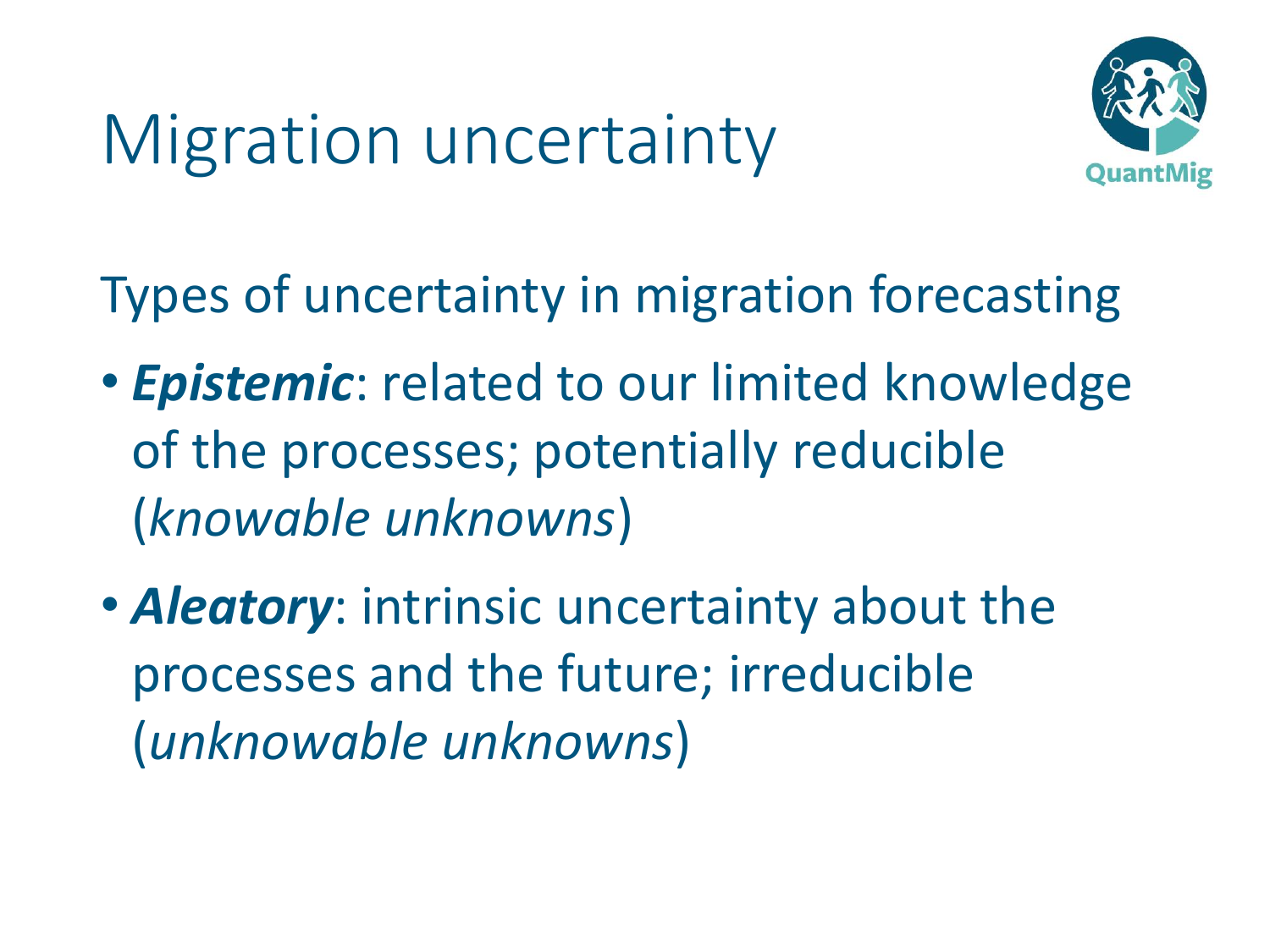# Migration uncertainty



| <b>Epistemic</b> |                                       |  |  |  |
|------------------|---------------------------------------|--|--|--|
|                  | <b>Concepts and</b>                   |  |  |  |
|                  | $\mathbf{r}$ . The state $\mathbf{r}$ |  |  |  |

- definitions
- **Migration data** and measures
- Drivers and their configurations
- Models: migration, drivers & decisions

#### **Epistemic Aleatory**

- Systemic shocks to migration & drivers
- Step-change in data or modelling
- Unpredictable human behaviour
- **A fundamentally open future**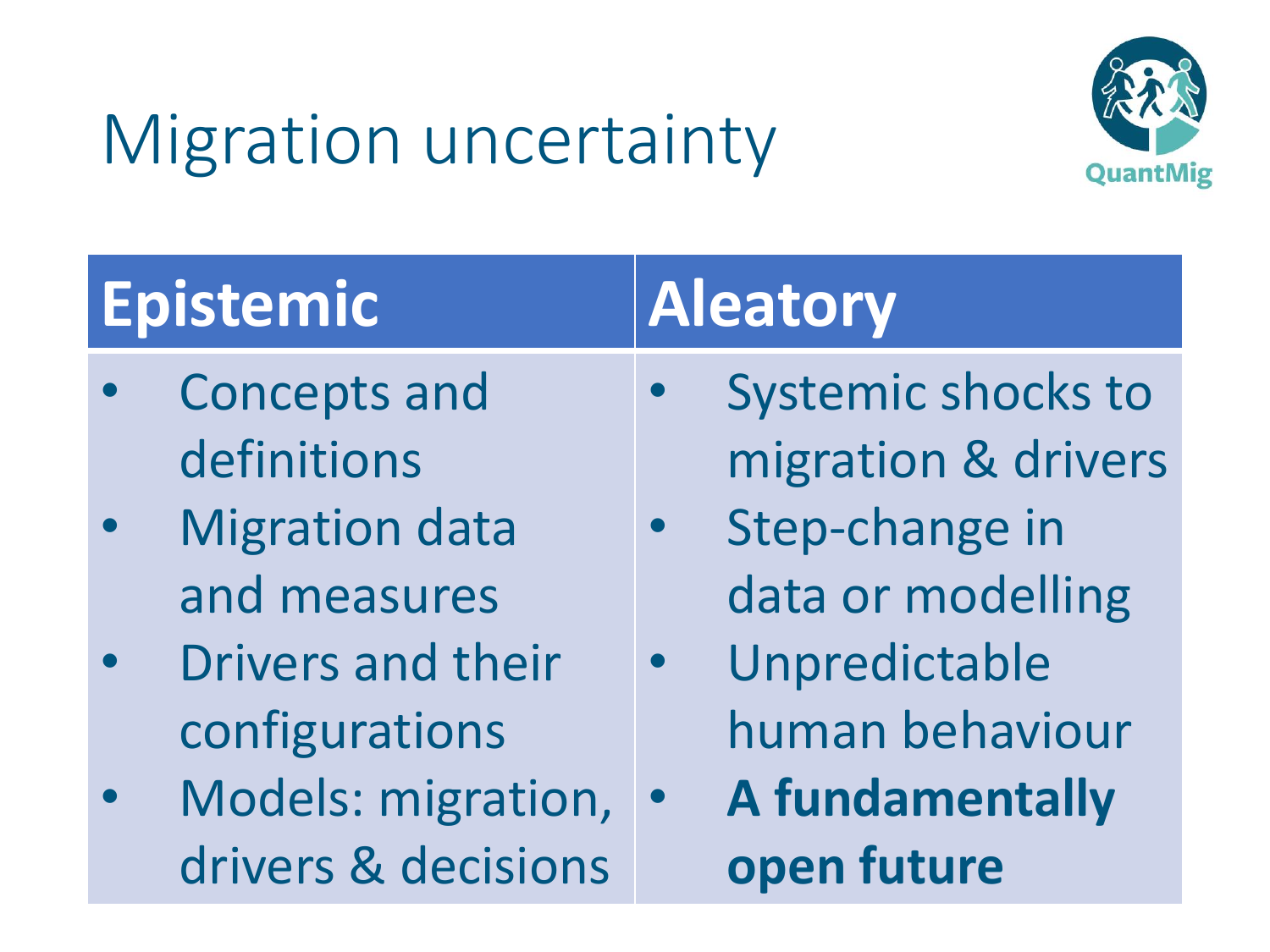## Models and methods



*See the talk by Ravenna Sohst this morning*

- Expert- and survey-based
	- Expert studies, Delphi
	- Migration intention surveys



- Statistical and econometric models
- With or without covariates
- Scenario-based approaches
	- Narrative scenarios
	- Simulations, micro and macro





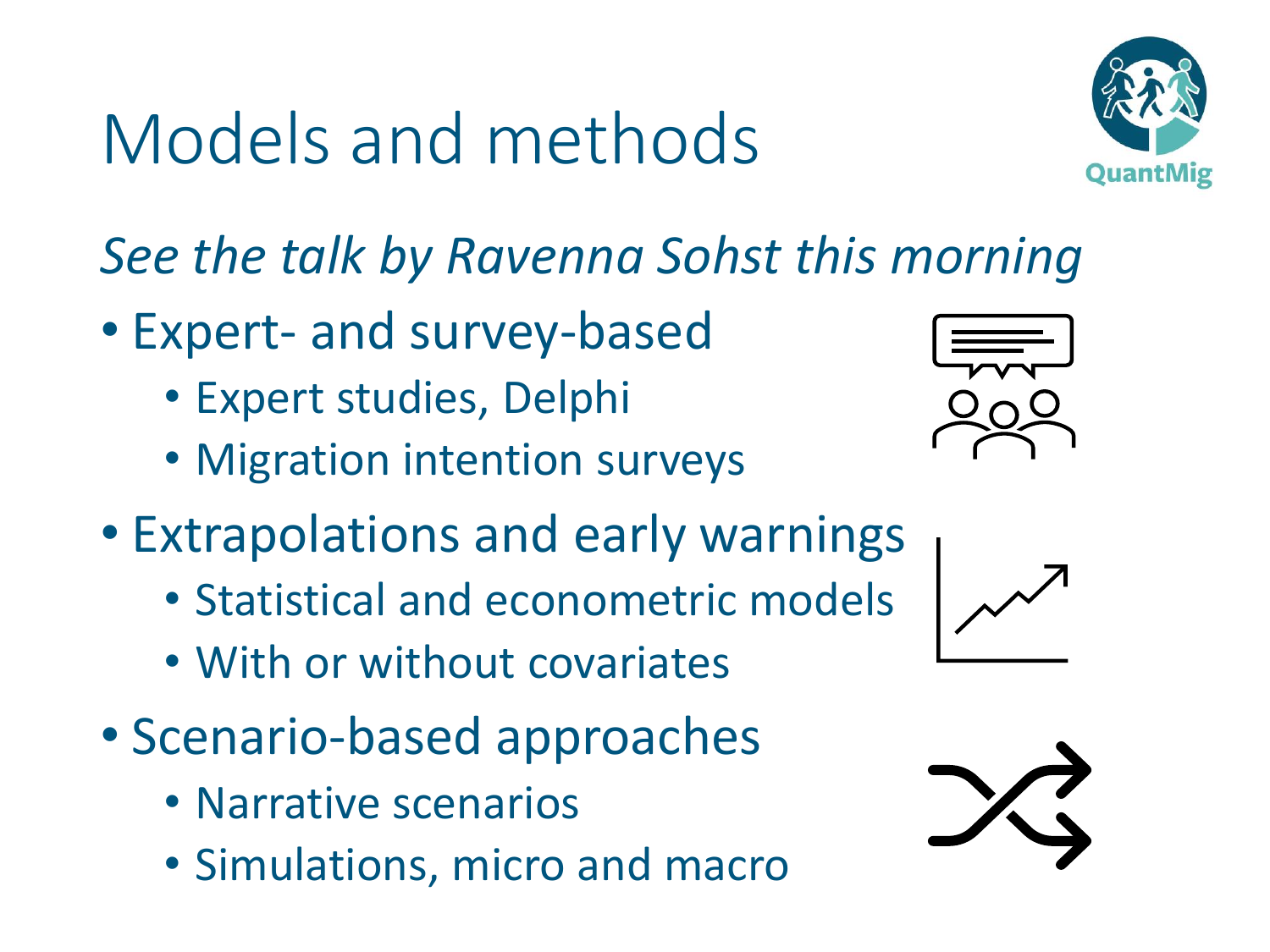## Models and methods



Where is the uncertainty hidden?

- Expert- and survey-based
	- Expert judgement also uncertain
	- Intentions do not translate into reality
- Extrapolations and early warnings
	- Assume stability of some trends
	- Drivers uncertain and difficult to predict
- Scenario-based approaches
	- Are the narratives imaginative and coherent?
	- Simulations data-hungry and assumption-driven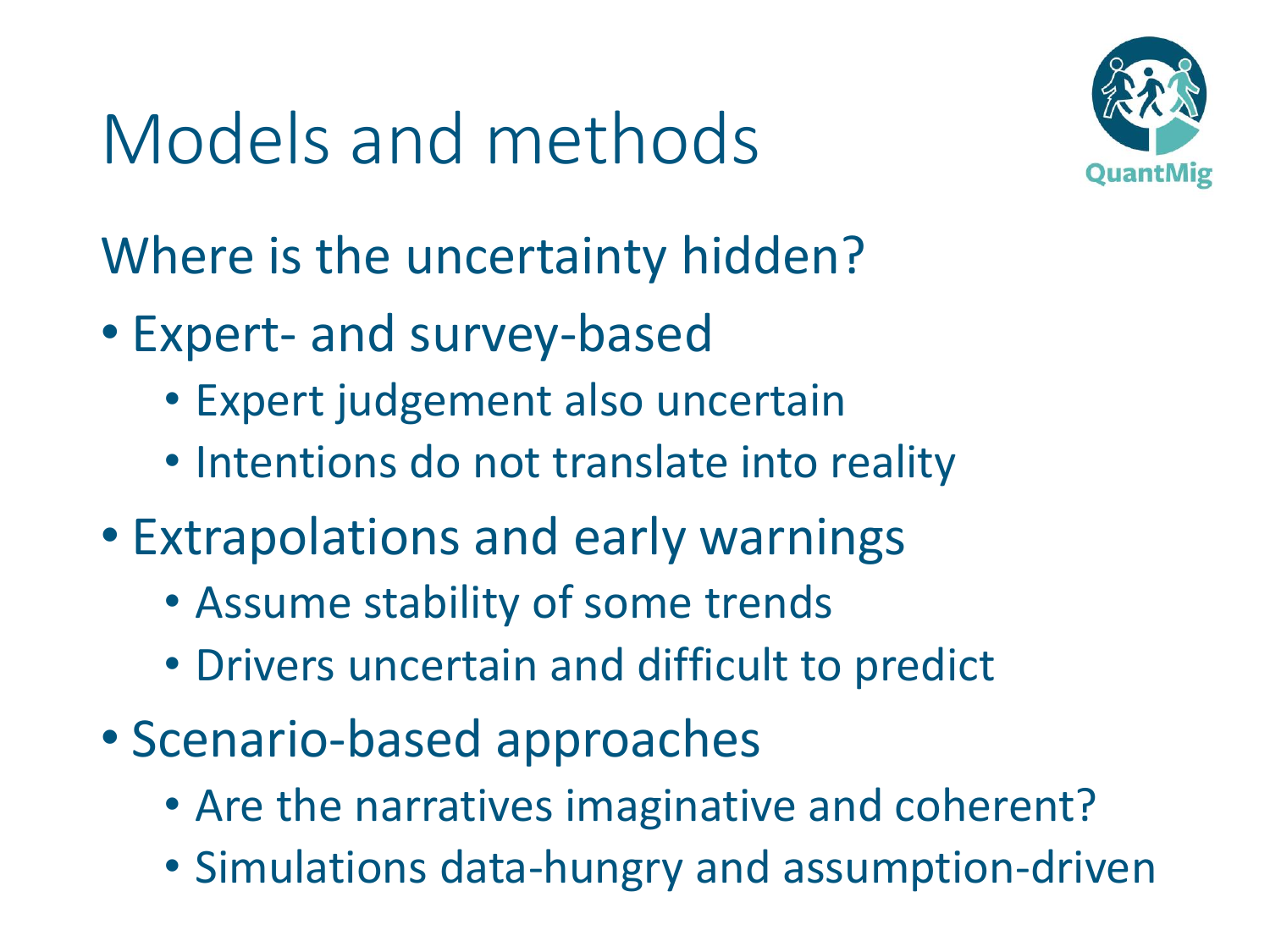## Migration drivers





*See the talks by Susanne Melde and Mathias Czaika (later)*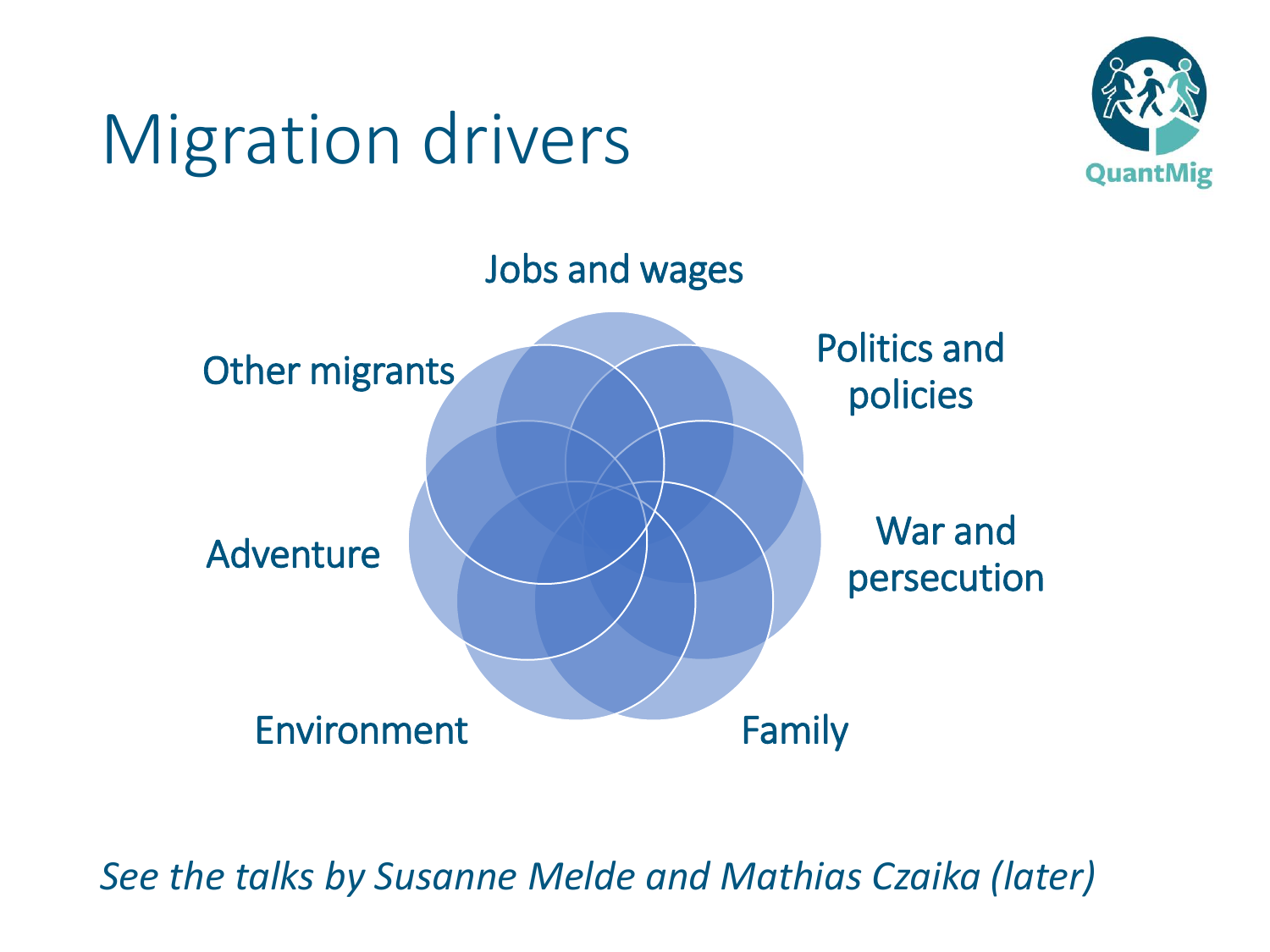## Prediction horizons



- **Non-stationarity:** migration shocks bring about new equilibria, all the time
- Uncertainty increases with the time horizon
- Different implications for decision makers:
	- Very short term: Operations
	- Short- and mid-term: Planning
	- Long-term: Strategic and policy
- Different methods for different horizons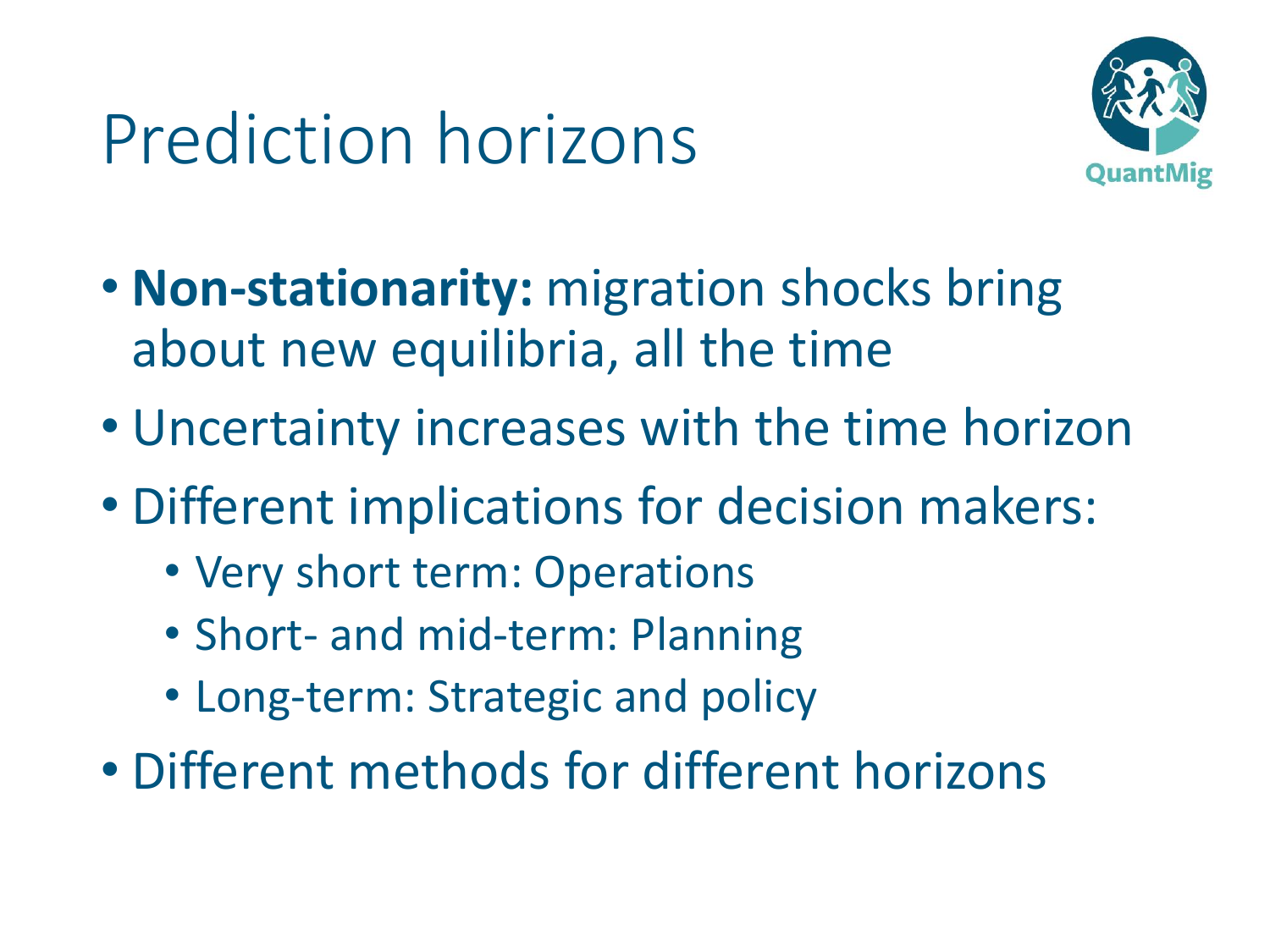## Horizons vs uncertainty



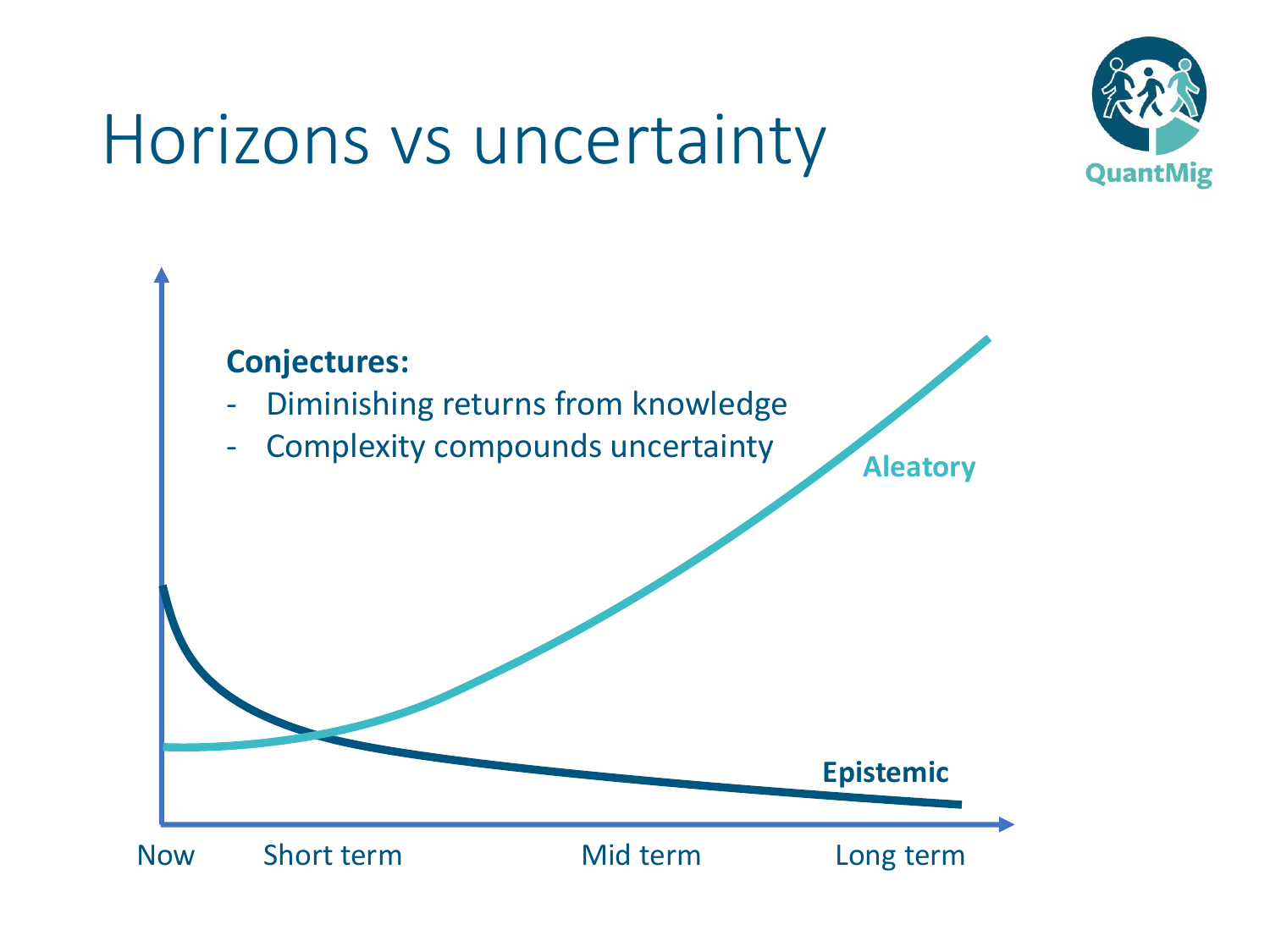

## Horizons vs methods

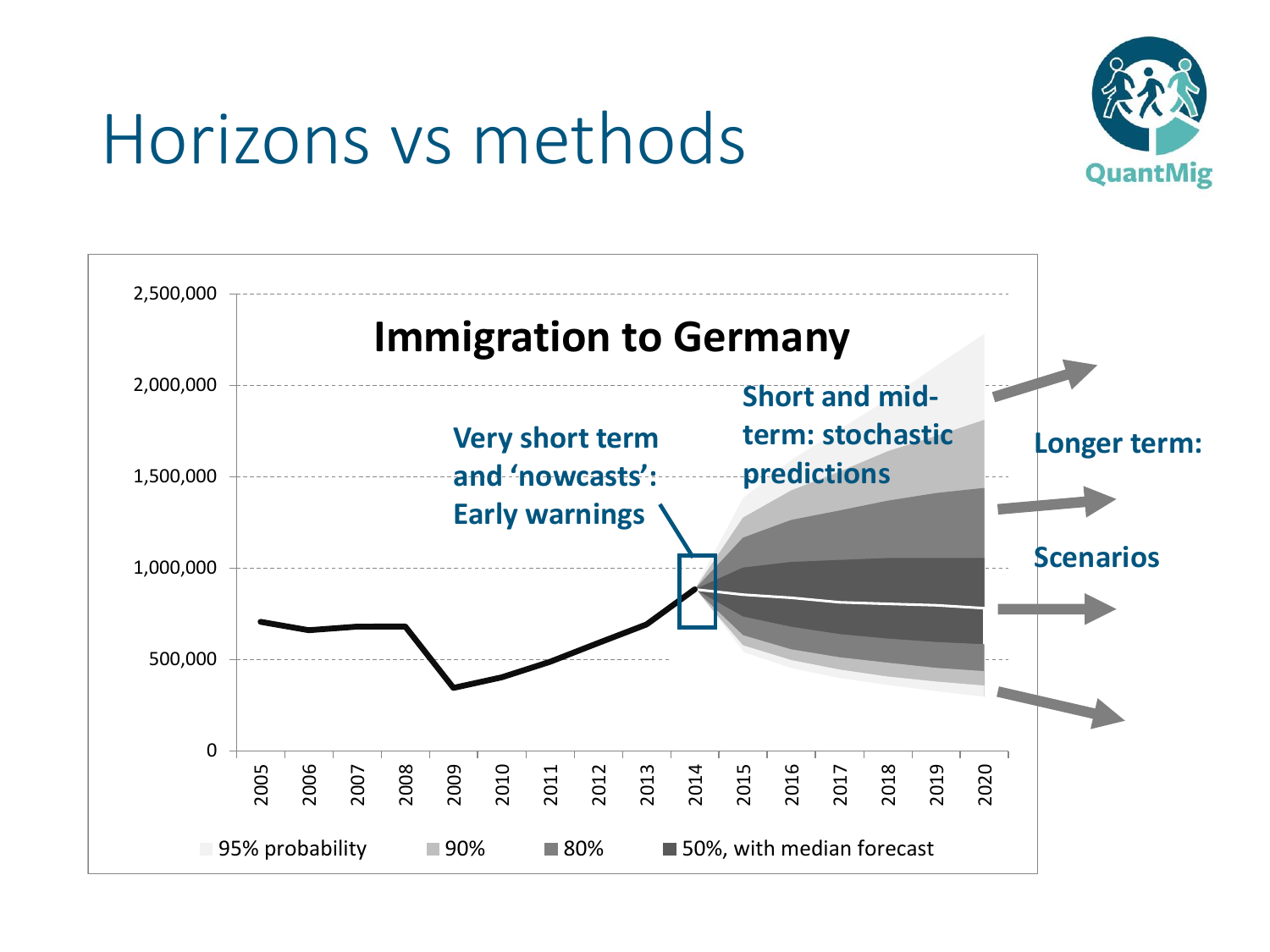## What about the data?



- **Quality of data** (bias, variance) is yet another source of uncertainty – but can be measured
- **Probabilistic estimates** of flows: IMEM project (Raymer et al. 2013); Azose & Raftery (2019)
- **'Big data'** (eg. digital traces): volatility means that they may be useful in the short horizons
- Ideally, **coupling** of 'Big data' with traditional sources, which are better understood

*See also the talk by André Gröger*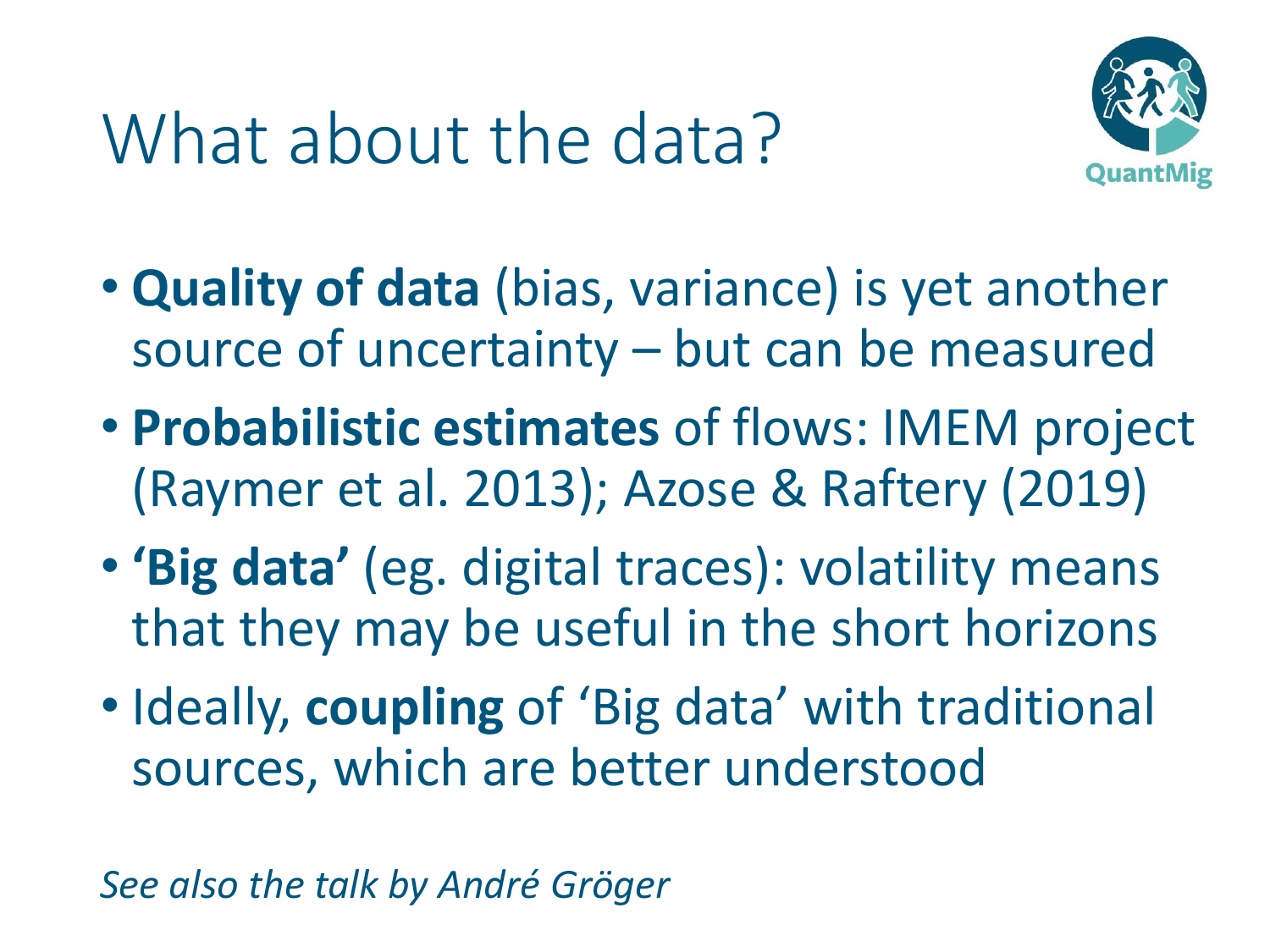## Levels of predictability



• **Risk management approach:** classification based on uncertainty and potential impact

| Uncertainty<br>(risk)<br>Impact | Low | <b>Medium</b>                                                                                                           | <b>High</b>                                                                                                                 |
|---------------------------------|-----|-------------------------------------------------------------------------------------------------------------------------|-----------------------------------------------------------------------------------------------------------------------------|
| Low                             |     | Long-term migration of<br>UK nationals*                                                                                 | Short-term non-EU<br>migration                                                                                              |
| <b>Medium</b>                   |     | Long-term migration of<br>other EU nationals: old<br>EU (Western Europe)*<br>Long-term migration of<br>non-EU nationals | Long-term migration of<br>other EU nationals:<br>Central & Eastern Europe*<br>Short-term EU migration*<br>Student migration |
| <b>High</b>                     |     | Visas issued, by type                                                                                                   | Refugees and asylum<br>seekers                                                                                              |

Bijak J et al. (2019) Assessing time series models for forecasting international migration: Lessons from the United Kingdom. *Journal of Forecasting*, 38(5), 470–487.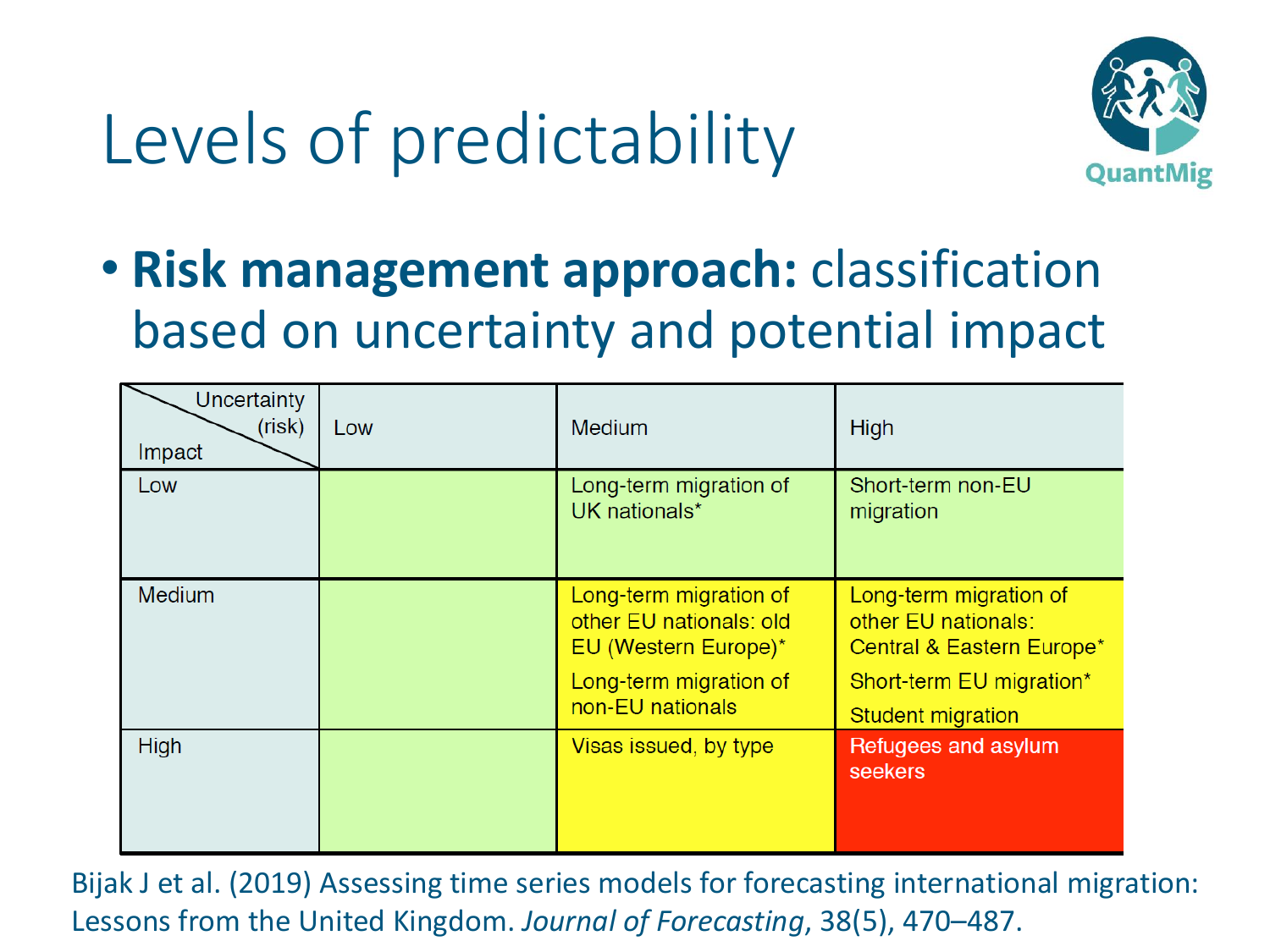## Predictability: How to measure



- **Ex ante errors:** How large we expect the errors to be, given the predictive model?
- **Ex post errors:** How large are the differences between the predictions and observations?
- **Calibration:** How well are the ex ante and ex post error distributions aligned?
- **Scoring rules:** Combining errors & calibration e.g. minimising well-calibrated errors
- **Additional considerations:** *Loss functions*  impact of errors on actual decisions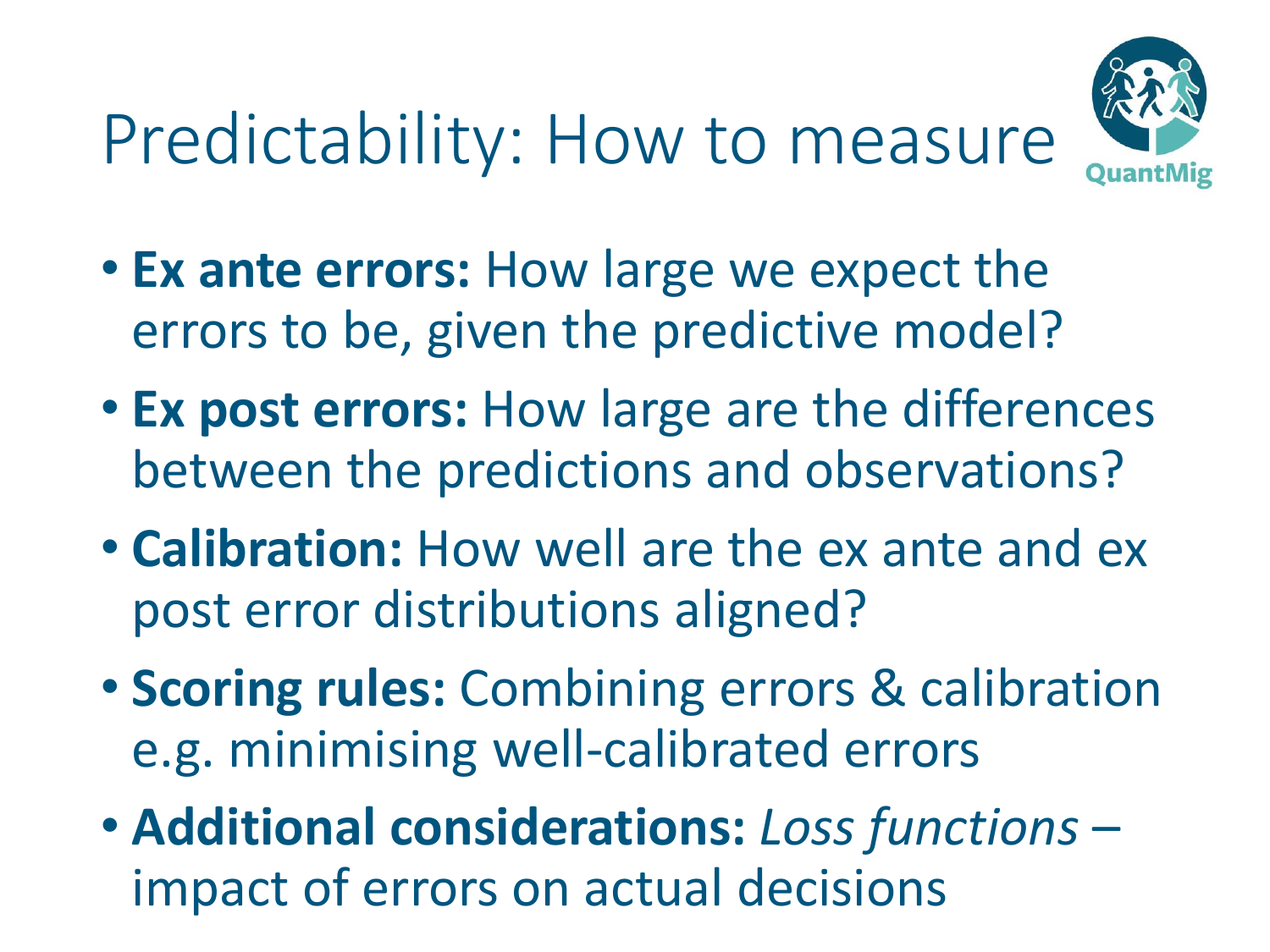## Policy options



- **Short horizons**, better predictable flows: Epistemic uncertainty dominates
	- Risk-benefit assessment of possibilities
	- Scope for a formal decision analysis
- **Longer horizons**, worse predictable flows: Aleatory uncertainty dominates
	- 'What-if' stress-testing and contingency plans
	- Building capacity and resilience

*More in the afternoon talk by Mathias Czaika*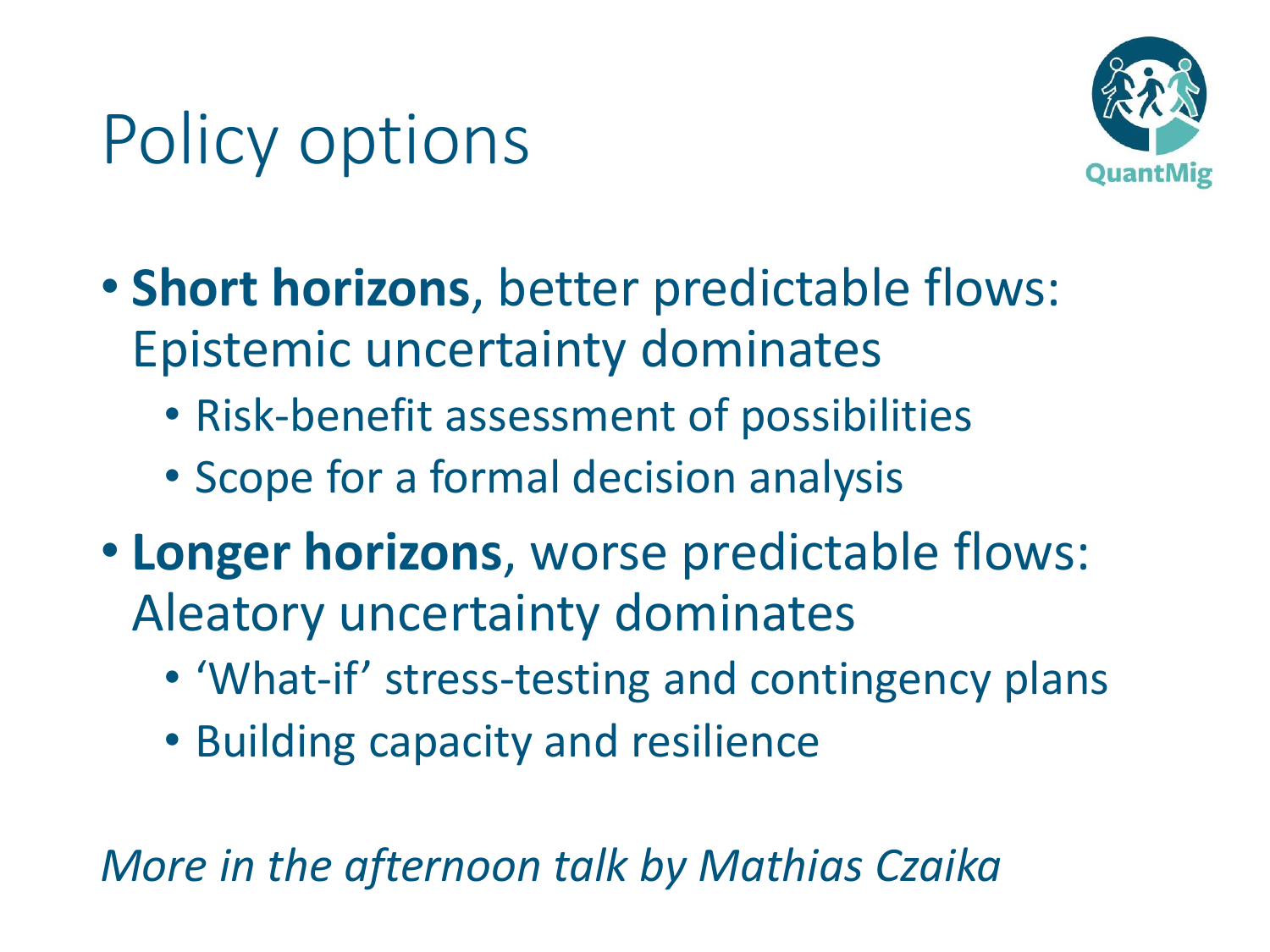## Reducing the uncertainty?



- Possible by better data, knowledge, and new research, but **only** for epistemic uncertainty
- Training in better judgement (Philip Tetlock's and Dan Gardner's *superforecasters*)
- **But:** Aleatory uncertainty always remains needs to be acknowledged and managed
- Challenge to know which is which

*"It is better to be vaguely right than exactly wrong." – Carveth Read*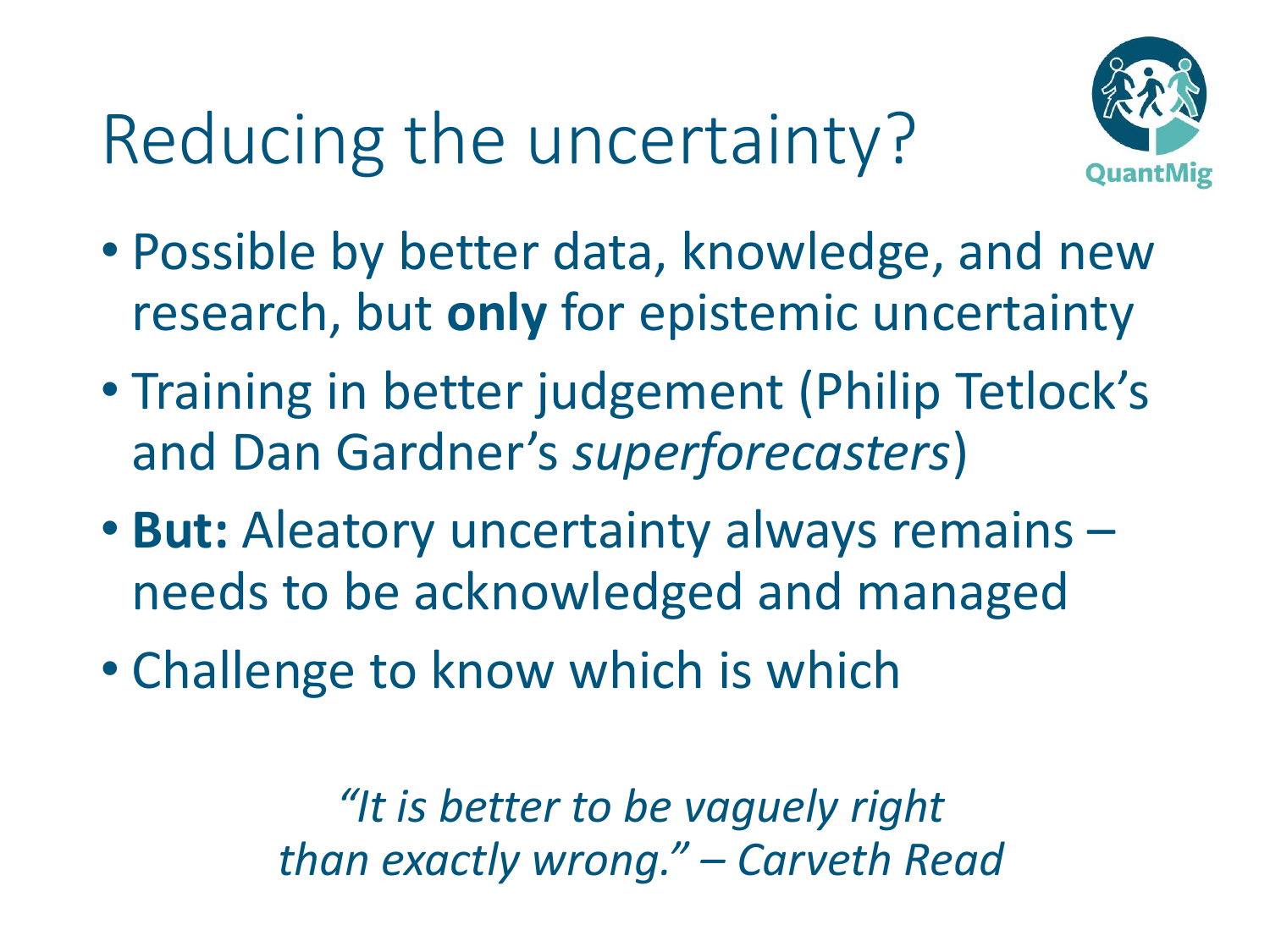



#### Thank you! j.bijak@soton.ac.uk



#### With thanks to Mathias Czaika



The project *QuantMig: Quantifying Migration Scenarios for Better Policy* has received funding from the European Union's Horizon 2020 research and innovation programme under grant agreement No. 870299 **www.quantmig.eu** photo: iStockphoto.com/Guenter Guni